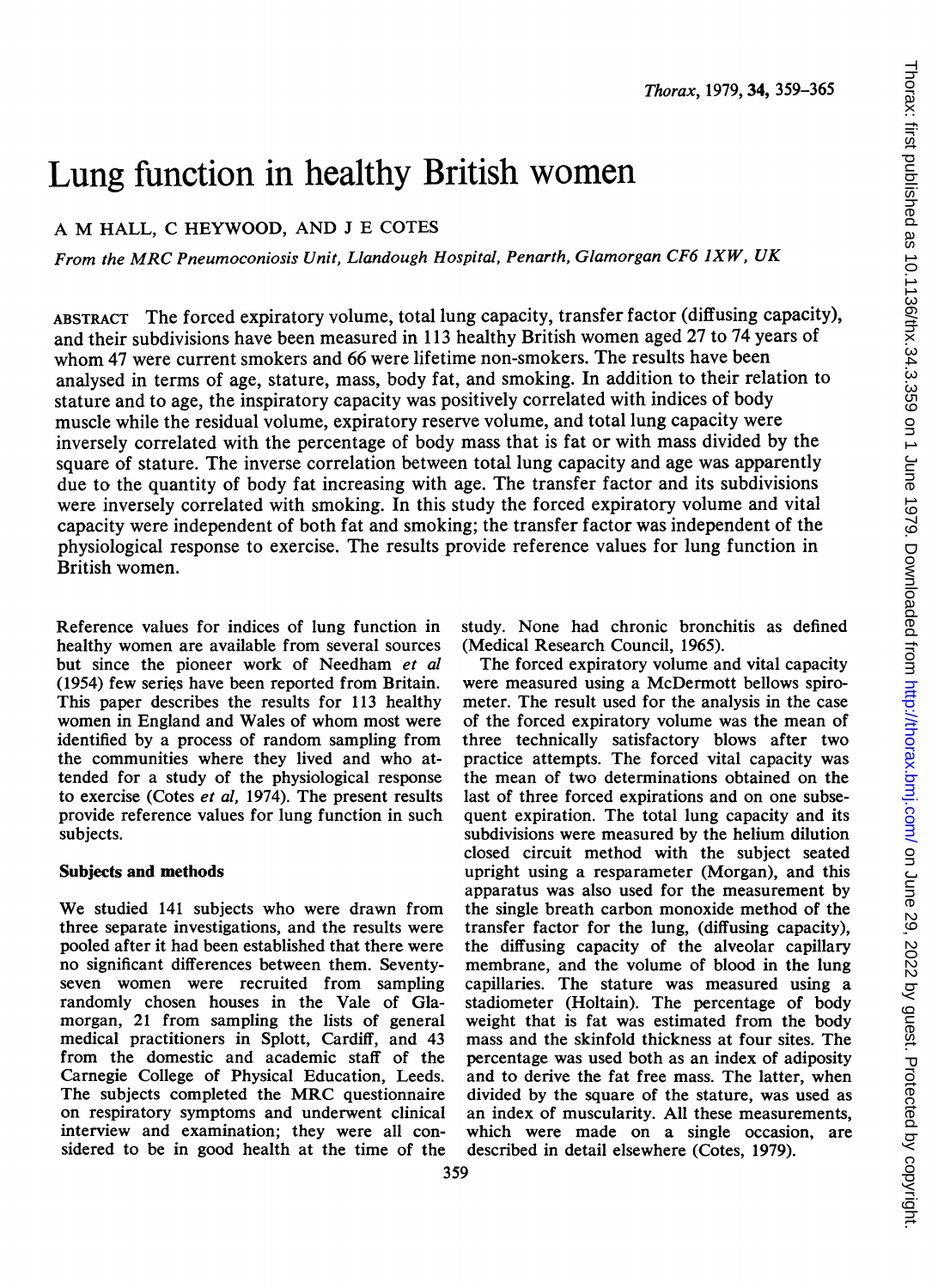The analysis relates to the <sup>113</sup> subjects for whom complete data were obtained and who were either current smokers (47) or non-smokers (66), the exsmokers being excluded. In the analysis the results for the diffusing capacity of the alveolar capillary membrane and the volume of blood in the lung capillaries were used in the reciprocal form in which they were derived; the 5% level of probability was accepted as significant.

#### **Results**

The mean values and ranges for the age, height, and mass of the subjects and for their lung function are given in table 1. Table 2 gives the linear regression relation on height and age or mass where these contribute significantly to the description of the findings. Table 3 gives an expanded form of the relation including a term or terms for current smoking, body fat, and other anthropometric variables where these significantly reduced the scatter about the linear regression equation.

Table <sup>1</sup> Mean values and ranges for the indices used in the analysis  $n=113$ 

| <b>Index</b>                                                                                             | Mean     | Range            | <b>Standard</b><br>deviation |
|----------------------------------------------------------------------------------------------------------|----------|------------------|------------------------------|
| Age (a)                                                                                                  | 47.1     | 27–74            |                              |
| Stature (m)                                                                                              | 1.6      | $1.45 - 1.77$    |                              |
| Mass (kg)                                                                                                | $63 - 0$ | $41 - 107$       |                              |
| Fat free mass (kg)                                                                                       | $40 - 0$ | $30 - 56$        | $5 - 24$                     |
| Body fat/body mass $(\%)$                                                                                | $35 - 4$ | $17 - 45$        | $6 - 75$                     |
| Haemoglobin concentration                                                                                |          |                  |                              |
| $(g \, dl^{-1})$                                                                                         | 13.9     | $10.2 - 16.2$    |                              |
| Forced expiratory volume                                                                                 |          |                  |                              |
| (FEV <sub>1</sub> , 1)                                                                                   | 2.47     | $0.98 - 4.05$    | 0.57                         |
| Forced vital capacity (FVC, l)                                                                           | 3.25     | $1.28 - 5.08$    | 0.67                         |
| FEV% (of FVC)                                                                                            | 76       | 54-95            | $6 - 58$                     |
| Total lung capacity                                                                                      |          |                  |                              |
| (from VC, TLC, I)                                                                                        | 5.2      | $3.54 - 7.57$    | 0.78                         |
| Total lung capacity                                                                                      |          |                  |                              |
| (from FVC, TLC', l)                                                                                      | 4.94     | $3.35 - 6.91$    | 0.76                         |
| Vital capacity (2-stage, VC, 1)                                                                          | $3 - 51$ | $1.43 - 5.74$    | 0.71                         |
| Inspiratory capacity (IC, l)                                                                             | 2.34     | $0.93 - 3.86$    | 0.5                          |
| Expiratory reserve volume                                                                                |          |                  |                              |
| (ERV, I)                                                                                                 | 1.16     | $0.25 - 2.33$    | 0.49                         |
| Functional residual capacity                                                                             |          |                  |                              |
| (FRC, 1)                                                                                                 | 2.85     | $1.63 - 4.48$    | 0.64                         |
| Residual volume (RV, l)                                                                                  | $1 - 69$ | $0.82 - 2.67$    | 0.38                         |
| RV% (of TLC')                                                                                            | $34 - 5$ | $20.2 - 62.2$    | 7.18                         |
| Mixing index (VA'/VA)                                                                                    | 0.965    | $0.72 - 1.12$    |                              |
| Transfer factor (Tl, mmol                                                                                |          |                  |                              |
| min <sup>-1</sup> kPa <sup>-1</sup> )*                                                                   | 8.9      | $3.79 - 14.5$    | 1.71                         |
| Kco (mmol min <sup>-1</sup> kPa <sup>-1</sup> l <sup>-1</sup> )*                                         | 1.79     | $0.84 - 2.42$    | 0.3                          |
| Diffusing capacity of alveolar<br>capillary membrane (Dm,<br>mmol min <sup>-1</sup> kPa <sup>-1</sup> )* | 16.0     | $7 - 0 - 31 - 4$ |                              |
| 1/Dm                                                                                                     | 0.0674   | $0.0319 - 0.142$ | 0.0189                       |
| Volume of blood in alveolar                                                                              |          |                  |                              |
| capillaries (Vc, l)                                                                                      | 0.065    | $0.016 - 0.131$  |                              |
| 1/Vc                                                                                                     | $17 - 1$ | $7 - 7 - 62 - 9$ | $6 - 806$                    |

\*To convert from mmol kPa-' to ml STPD, mmHg-' multiply by 2-99.  $Kco = transfer factor \div alveolar volume.$ 

Table 2 Regression equations of lung function on age, stature, and, for FRC, body mass where these terms are significant. (For abbreviations, symbols, and units see table 1)

|                       | Coefficients on |                | Constant  |           | Standard Coefficient      |
|-----------------------|-----------------|----------------|-----------|-----------|---------------------------|
|                       | Age*            | <b>Stature</b> | term      | deviation | of<br>variation<br>$(\%)$ |
| FEV                   | $-0.029$        | 3.29           | $-1.42$   | 0.36      | 14.7                      |
| <b>FVC</b>            | $-0.29$         | 4.663          | $-2.88$   | $0 - 44$  | $13 - 4$                  |
| FEV%                  | $-0.222$        |                | $86 - 53$ | $6 - 18$  | $8 - 1$                   |
| TLC'                  | $-0.0126$       | 7•461          | $-6.42$   | 0.51      | $10 - 4$                  |
| VC                    | $-0.029$        | 4.97           | $-3.11$   | 0.47      | $13 - 4$                  |
| IC                    |                 | $3 - 41$       | $-3.12$   | 0.44      | 18-8                      |
| <b>FRC</b>            | $-0.031*$       | 6.6            | $-5.76$   | 0.43      | $15 - 0$                  |
| ERV                   | $-0.025$        | 1.74           | $-0.44$   | 0.36      | $31 - 2$                  |
| RV                    | 0.016           | 2.797          | -3.54     | 0.31      | $18 - 6$                  |
| $RV$ %                | 0.43            |                | $14 - 33$ | 5.68      | $16 - 4$                  |
| Tl                    | $-0.036$        | $9 - 43$       | $-4.53$   | 1.51      | 17.0                      |
| Kco                   | NSR             |                |           |           |                           |
| $1/Dm \times 10^{-3}$ | 0.42            | $-63$          | 146       | 1.76      | 25.9                      |
| 1/Vc                  |                 | 26.9           | $60 - 0$  | 6.59      | $38 - 4$                  |
| VA'/VA                | NSR             |                |           |           |                           |

\*For FRC the coefficient is on body mass (kg), not age.

NSR=No significant relationship on stature or age or both (except in the presence of other variables, see table 3).

Table <sup>3</sup> Regression equations of lung function on age  $(A)$ , stature  $(St)$ , and other variables where these are significant, including current smokers (Sm) as compared with never smoked, body mass (M), fat free mass (FFM), and body fat as percentage of body mass (F). (For abbreviations, symbols, and units see table 1)

|             |                                                                                                       | SD               | $C$ of $V$<br>$\frac{1}{2}$ |
|-------------|-------------------------------------------------------------------------------------------------------|------------------|-----------------------------|
| FEV%        | $89.2 - 0.248A - 3.45$ Sm                                                                             | 5.93             | $7 - 8$                     |
| IC          | $-5.25 + 3.48$ St + 0.131 FFM/St <sup>2</sup><br>$-4.55 - 0.008A + 3.66$ St + 0.058 M/St <sup>2</sup> | 0.39             | $16 - 4$                    |
| <b>FRC</b>  | $-1.90 + 0.016A + 3.90$ St $-0.0065$ F<br>$-1.53 - 0.0024A + 4.16$ St $-0.089$ M/St <sup>2</sup>      | $0 - 43$         | 14.9                        |
| ERV         | $0.92 - 0.011A + 1.31St - 0.038F$<br>$1.26 - 0.021A + 1.41$ St - 0.056 M/St <sup>2</sup>              | 0.31             | $26 - 4$                    |
| RV          | $-2.83 + 0.027A + 2.65$ St $-0.028$ F<br>$-2.79 + 0.019A + 2.75$ St $-0.032$ M/St <sup>2</sup>        | 0.51             | $16 - 1$                    |
| TLC'        | $-5.60 + 7.39$ St $-0.036$ F<br>$-6.26 + 7.82$ St $-0.054$ M/St <sup>2</sup>                          | 0.47             | 9.5                         |
| RV%         | $19.8 + 0.55A - 0.31F$<br>$20.9 + 0.45A - 0.31$ M/St <sup>2</sup>                                     | $5 - 4$          | $15 - 5$                    |
| TI*         | $-2.77 - 0.062A + 9.46$ St $-3.84$ Sm +<br>$0.03A \times Sm$                                          | 1.36             | $15 - 3$                    |
| Kco<br>1/Dm | $4.46 - 0.021A - 0.67$ Sm + 0.087 M/St <sup>2</sup><br>$0.134 + 0.00072A - 0.066$ St +                | 0.74             | 14.0                        |
| 1/Vc        | $0.044$ Sm $-0.00074A \times S$ m<br>$62 - 7 - 29 - 2$ St + 3.5 Sm                                    | $0 - 016$<br>6.6 | 24.5<br>$38 - 4$            |
|             | 80.0–29.8 St-0.95 FFM/St <sup>2</sup>                                                                 | 6.7              | $38 - 8$                    |

\*When expressed as Tl/St<sup>2</sup> the  $A \times Sm$  term is no longer significant.  $SD = Standard deviation$ ; C of  $V = Coefficient$  of variation.

# **Discussion**

The present results relate to 113 asymptomatic and presumably healthy women from two geographically distinct parts of the UK; they embrace all social classes, a wide range of occupations, and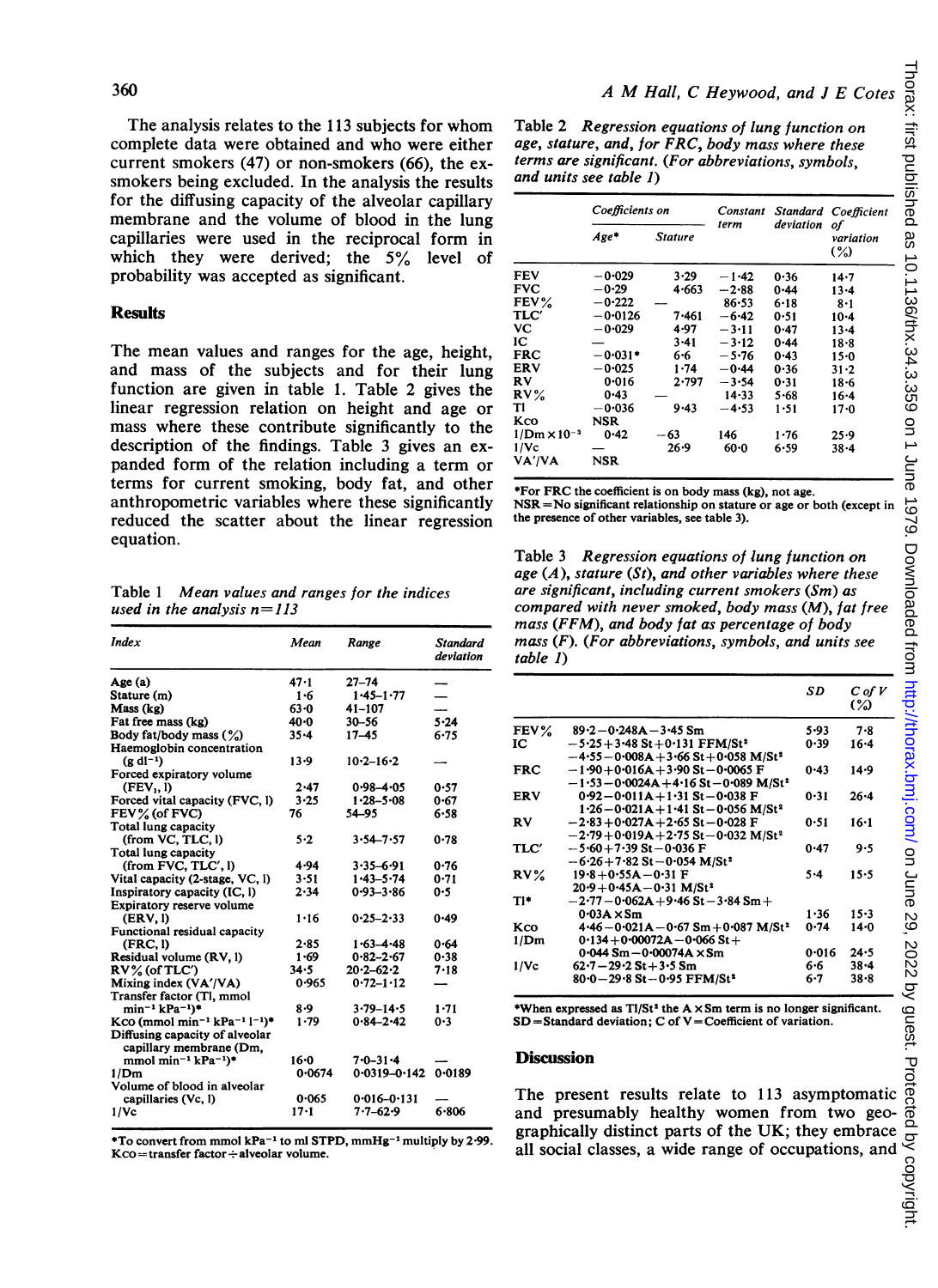# Lung function in healthy British women

also smokers and non-smokers in about equal numbers. The sample is biased in that subjects were excluded who would not undertake a short period of submaximal exercise on a cycle ergometer. This criterion probably led to the loss of some subjects with a low capacity for exercise who, compared with physically active subjects, might have had below average values relative to age and stature for the vital capacity and the transfer factor. Nevertheless, while the evidence for a high level of habitual activity being associated with superior lung function is relatively good (Cotes, 1979) the evidence for a converse effect of inactivity is meagre and its magnitude likely to be unimportant. The measurements were made by experienced workers using standard equipment so that, while the tests were only applied on one occasion there is no reason to doubt their freedom from systematic error. Greater accuracy would have been achieved by the measurements being made in duplicate but the effect of this on the scatter of results about significant regression relation-for instance, on age and stature-is relatively small (Berry, 1974). Thus in the absence of more comprehensive information the present results indicate the lung function to be expected for healthy British women of European descent living in pollution-free parts of England and Wales.

The indices of lung function have been regressed on age and stature, and the absolute levels of these results are discussed in the next paragraph. The extent to which age and stature contribute to the overall variability is in line with the findings of other studies. The effects of smoking are discussed subsequently. In addition to these variables the lung function is influenced by other body dimensions including the percentage of body mass that is fat and mass divided by stature squared (table 3). In the presence of stature or age or both, the inclusion of either of these variables (which are themselves correlated,  $r=0.77$ ) significantly reduces the scatter about the regression lines on age and stature for the total lung capacity and its subdivisions, the functional residual capacity (including both the residual volume and the expiratory reserve volume), and the inspiratory capacity, also for the residual volume as a percentage of total lung capacity. Most of the volumes are reduced with an increased amount of fat (eg figs 1 and 2), but in the case of the inspiratory capacity the association is a direct one; however it is no longer significant when indices of muscularity including fat free mass divided by stature squared or mass divided by stature squared are also included in the equation. A similar result has



Fig <sup>1</sup> Relation of total lung capacity (TLC) to stature and percentage body fat in healthy women.



Fig 2 Relation of residual volume as percentage of total lung capacity  $(RV)_{0}$  to age and percentage body fat in healthy women.

been obtained recently for children (Cotes et al. 1979). Thus fat encroaches on the constituents of the functional residual capacity while the inspiratory capacity is related directly to muscularity with which the percentage fat is weakly correlated. In the case of the total lung capacity the effect of adiposity predominates and also explains the association with age that is observed in most series for women (table 2) but not usually for men. For vital capacity the two opposing effects of fat and muscle apparently neutralise each other as this index and the forced expiratory volume are independent of the percentage fat. The mechanism is probably not in doubt except for the residual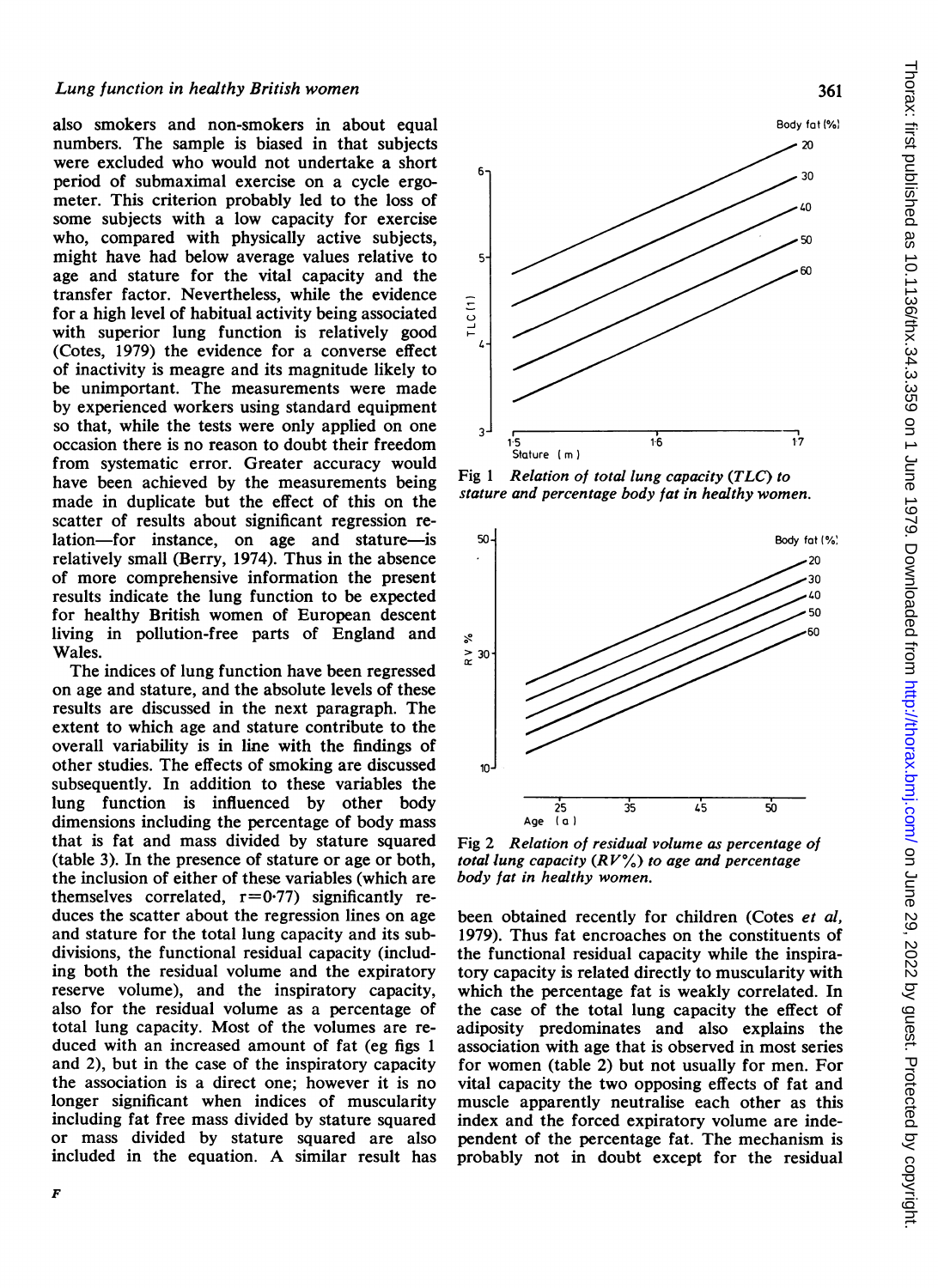volume where either there is permanent closure of some airways or the alveolar size is reduced or the bronchomotor tone is increased. The present results do not illuminate these alternatives, but other evidence suggests that the first is the most probable (Ulmer et al, 1970); a similar effect of fat on the lung volumes has been observed by others (Amrein et al, 1970). Of the indices of gas exchange only the Kco is associated with the bodily proportions; the change is in the direction of an increase in body fat or in mass, or fat free mass, divided by stature squared, being accompanied by an increase in Kco. This may reflect the inverse relationship of Kco to total lung capacity with which these indices are inversely correlated.

The absolute level of the results after standardising for age and stature are compared with those for other studies (figs 3–6). These show that,  $\frac{\omega}{6}$ neglecting any effect of smoking, the levels for  $\frac{1}{0}$ forced vital capacity are similar to those reported personal communication to JEC, 1978)) and in the





Fig 4 Reference values for residual  $Age 60$  volume  $(RV)$  in healthy European women. For sources see references.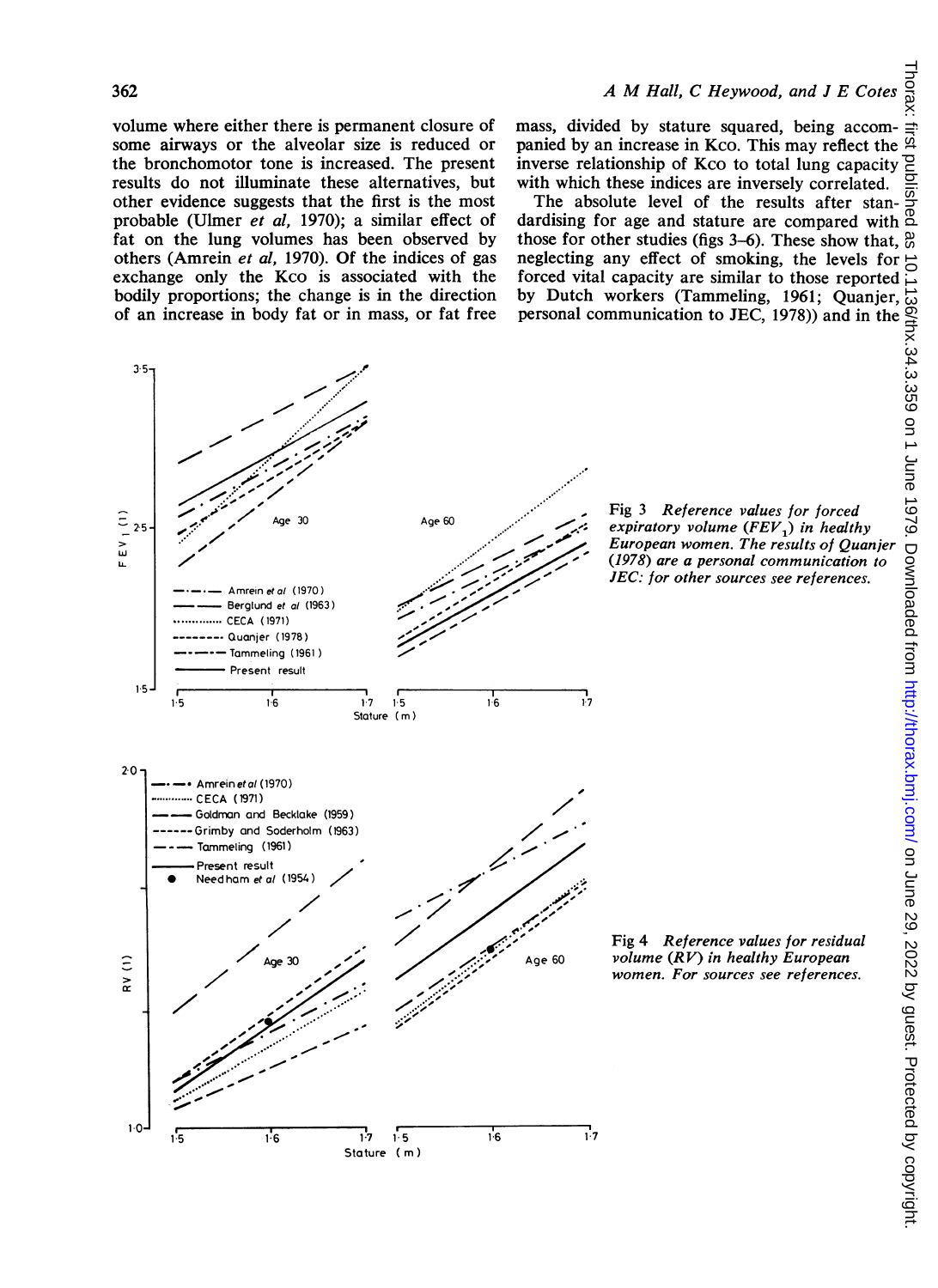

case of younger women by workers in Scandinavia (Berglund et al, 1963) but rather lower than for the women in heavy industry reported by the European Coal and Steel Community and for women in the Swiss electrical industry (Amrein et al, 1970). This latter disproportion which relates particularly to the taller subjects, has been

noted previously (Cotes et al, 1966; Smidt and Nerger, 1976). Relative to the forced vital capacity the forced expiratory volume of the present subjects is slightly larger than in some other series, probably reflecting the low levels of atmospheric pollution and the exclusion of subjects with chronic bronchitis. By contrast to the forced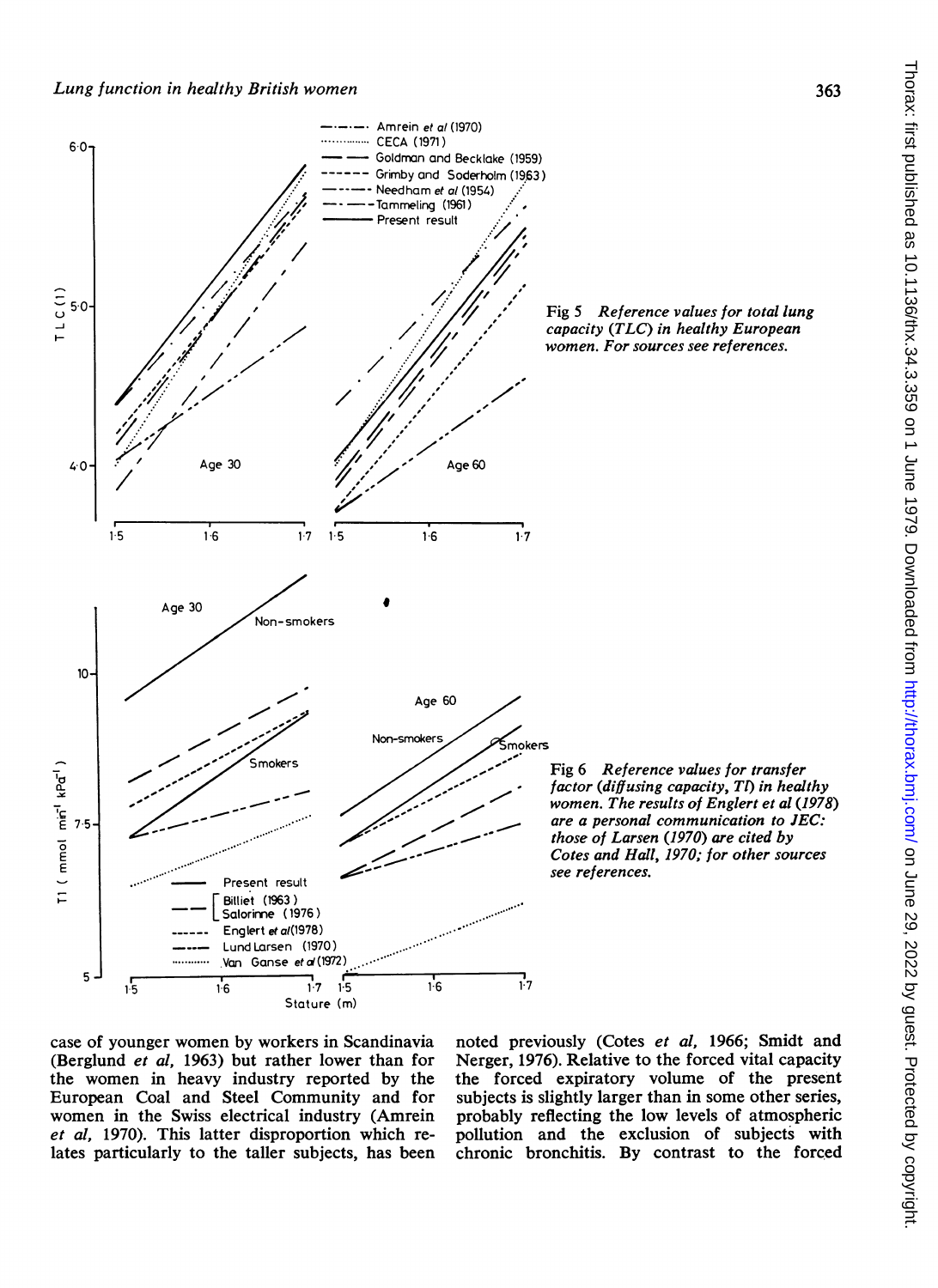vital capacity where the present results lie near to the middle of the reported range, the values for the two-stage vital capacity are relatively large; they exceed the FVC by on average 0-26 1. Both vital capacities have been used for calculation of total lung capacity.

The residual volume of the UK subjects is in the main intermediate between that reported by Needham et al (1954) and by Goldman and Becklake (1959), both of whom used the closed circuit helium dilution method. The present results are rather larger than those found by the other workers who often used different methods. The reasons for the discrepancy are unclear. It leads to the level of total lung capacity being rather more similar between most of the series than is the case for its two main constituents. The main exception is the total lung capacity calculated from the two-stage vital capacity in the present study. This yields results that are consistently higher than in any other series. The difference probably reflects mainly the procedure for measurement and suggests that the commonly assumed identity between the forced and the two-stage vital capacity that is based mainly on study of men and of children (Cotes et al, 1973b) may not obtain for women.

The values for transfer factor are higher than have been reported previously (see fig 6 for references) but in the case of the Kco the results for smokers and non-smokers separately resemble those in other series (fig 7). Transfer factor is the product of Kco and alveolar volume. Thus while the Kco is influenced by many factors these are unlikely to be the cause of the high Tl. Instead this is due mainly to the alveolar volume being of above average size. The reasons may be partly technical though we believe this to be unlikely or a reflection of the level of habitual activity of our subjects. To investigate this aspect an association was sought between the transfer factor and the cardiac frequency during submaximal exercise with and without allowance for fat free mass (Cotes et al, 1973a); the expected relationship was obtained between cardiac frequency and fat free mass but the inclusion of cardiac frequency did not reduce the variability about the relation of the transfer indices on age, stature, and smoking. This negative result suggests that the level of habitual activity is not the cause of the high values but does not exclude it. Thus further studies are needed. The need is reinforced by the observation that lower values for the transfer factor have been reported previously from several laboratories, including that of Englert as well as our own (see Cotes and Hall, 1970, for references).



40 60 Fig <sup>7</sup> Reference values for Kco (transfer factor per litre of alveolar volume) in healthy women. For sources see caption to fig 6.

The effect of smoking on the function of the lungs is well reported; however in most instances it has not been separated from that of the cough $\alpha$ and phlegm to which it gives rise (Fletcher et al,  $\frac{1}{6}$ ) 1976). In the present instance when this is done the deleterious effect of smoking is apparent in the $\overline{\phantom{a}}$ case of the FEV%, the inspiratory capacity, the transfer factor, the Kco, the diffusing capacity of  $\geq$ the alveolar capillary membrane, and the volumeo of blood in the alveolar capillaries. There is  $a_{\mathbf{S}}^{\mathbf{Q}}$ similar trend for the functional residual capacity, $\sigma$ but it is not statistically significant. The effect is  $\geq$ in most instances additive and independent of age<sup>2</sup> (table 3) but in the case of the inspiratory capacity. it disappears when indices of muscularity are also included in the regression equation. In the case of the transfer factor and its subdivisions there is. an additional interaction between age and smoking; the decline in transfer factor with age being greater in the non-smokers than in the smokers (table 3, fig 6). The difference might be due to the  $\breve{\otimes}$ subjects whose lungs were most affected by $\overline{\sigma}$ smoking giving up the habit, but analysis of the results for the ex-smokers among the present women suggests that this is unlikely. Instead the trend probably reflects self-selection on the part $_{\text{t}}$ of the older generation leading to those with less<sub> $\overline{5}$ </sub> robust lungs not taking up the habit at a time when  $\overline{9}$ smoking among women was less prevalent than it $\overrightarrow{\sigma}$ on By Guest. Http://thorax. Protected by copyright. Protected by the state by guest. Protected by copyright. Protected by copyright. June 1979. Downloaded from the state from 1 June 1979. Downloaded from 2002. Downloaded

is today. More study is needed to explore further the